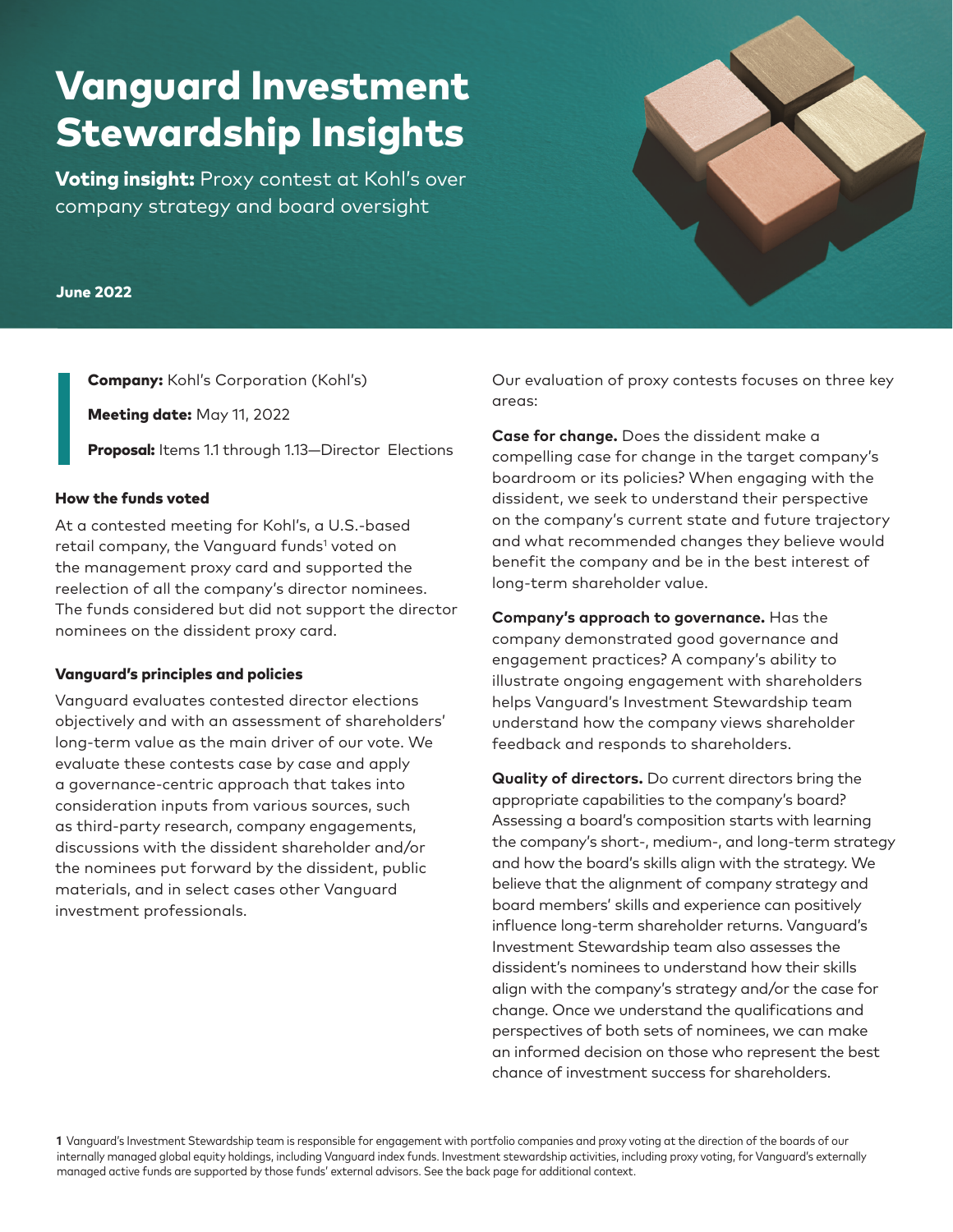## **Analysis and voting rationale**

Kohl's offers branded apparel, footwear, accessories, beauty products, and home products through its stores and website. Macellum Advisors, an investment firm that owns approximately 5% of outstanding shares, was seeking 10 seats on what will be a 13-member board after this annual meeting.

Last year Macellum, along with three other investors, launched a proxy fight at Kohl's, which was settled with Kohl's appointment of two of the dissident's nominees plus a third, mutually agreed-upon nominee to the company's board. In January 2022, Macellum launched another proxy fight stating that Kohl's continued to underperform, which in Macellum's estimation signaled a need for more board changes. Several days later, media reports emerged that the company had received an unsolicited takeover bid from Acacia Research at \$64 per share in cash. Kohl's has since launched a formal sale process and received several bids. The board has also issued a poison pill to protect the company's interests during the sale process.

Ahead of the annual meeting, Vanguard's Investment Stewardship team engaged with Macellum leaders and met with seven of Macellum's 10 director nominees. The leaders raised concerns about Kohl's historical performance and its strategy, capital allocation, board independence, board effectiveness, and governance practices. Macellum characterized Kohl's sale process as insincere but acknowledged that several purchase offers were reasonable. Macellum highlighted its successful 2021 proxy contest in which it settled with Kohl's appointing two nominees to the board, and it argued that additional board members, beyond its initial two, were required to effect meaningful change.

Vanguard's Investment Stewardship team engaged as well with Kohl's independent directors and executive team. Kohl's leaders described the board's oversight of the sale process and evaluation of bids. Kohl's directors highlighted the company's improved financial performance and three 2021 board appointments

as evidence of its responsiveness to shareholders. Company leaders shared Kohl's transformation plan that focused on growing market share, improving capital management, and introducing new brands at its stores.

After engaging with the company and with Macellum, the Vanguard funds voted, for several reasons, to support the directors put forth by the company. First, the 2021 settlement with Macellum illustrated Kohl's responsiveness to shareholder feedback and openness to board refreshment. Second, although we assessed Macellum's nominees as having appropriate skills and experience, our evaluation of Kohl's board nominees and Macellum's did not reveal a skills gap sufficient for the Vanguard funds to believe that a full board turnover was warranted. Third, our engagement with Kohl's company leaders gave us confidence in the board's commitment to focusing on long-term shareholder value. Our analysis led us to conclude that, in this case, a complete board turnover amid a large-scale transformation was not in the best interest of long-term shareholder value and that the board was appropriately overseeing potential mergers-and-acquisitions activity.

## **What we expect from companies on this matter**

On behalf of the Vanguard funds, we expect boards to represent the interests of all shareholders and to make independent decisions about a company's leadership, strategy, and risks to long-term value. We also expect boards to evidence oversight of company strategy and risks that support positive long-term performance. If a board lacks the appropriate composition to independently oversee areas of material risk and company strategy, we expect the company to conduct a thorough search to identify qualified directors who will bring the necessary skills to the boardroom.